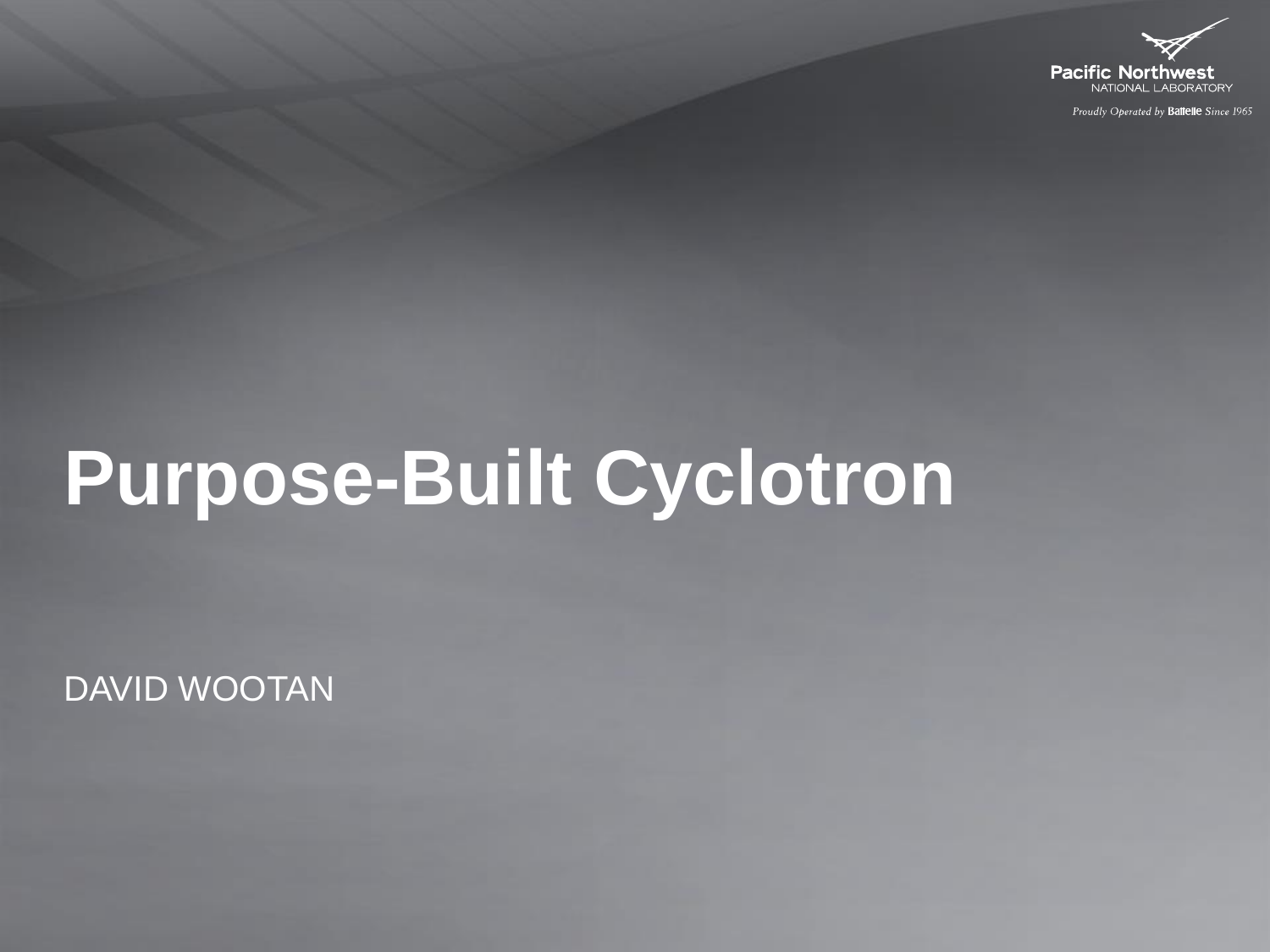#### **Purpose-Built Cyclotron**



#### **Medical Cyclotron**

- Could provide 15-35 MeV at >1 mA , ~30 kW of proton beam for direct proton irradiation for high energy physics and/or produce a neutron source for nuclear materials research, fuels research, physics research
- ▶ Off-the-shelf cyclotron technology used by many hospitals and isotope suppliers – high reliability, low cost, multiple beam lines, variable energy
- Shielded vault cyclotron room with separate beam lines to target rooms
- 30 MeV protons penetrate ~1mm in tungsten, ~2mm in Zr
- 1mA proton current on 3 cm diameter target generates ~0.4 dpa/day
- $\sim$ 10<sup>14</sup> neutrons/sec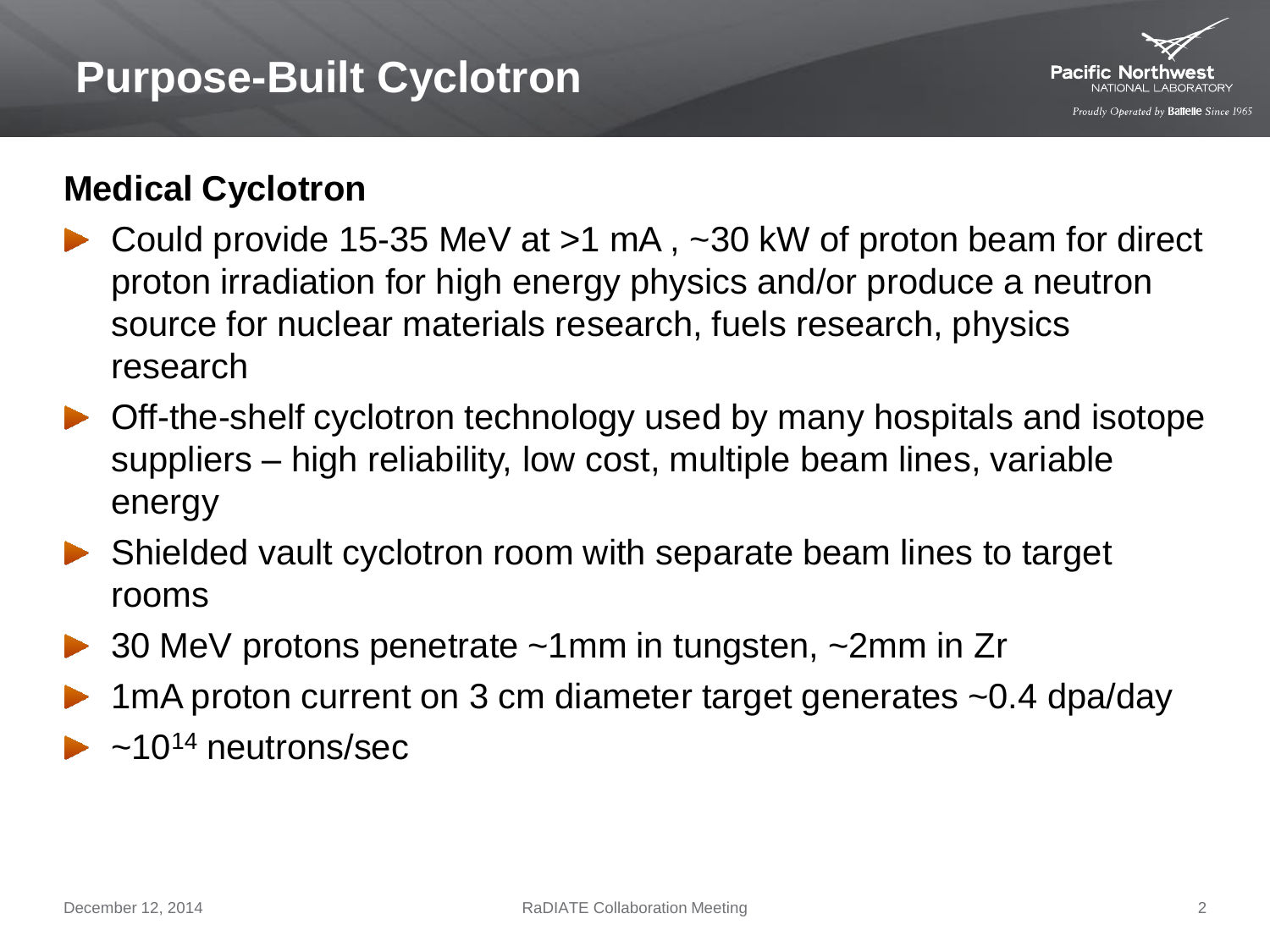### **Purpose-Built Cyclotron Applications**

**Pacific Northwest** NATIONAL LABORATORY

Proudly Operated by Battelle Since 1965

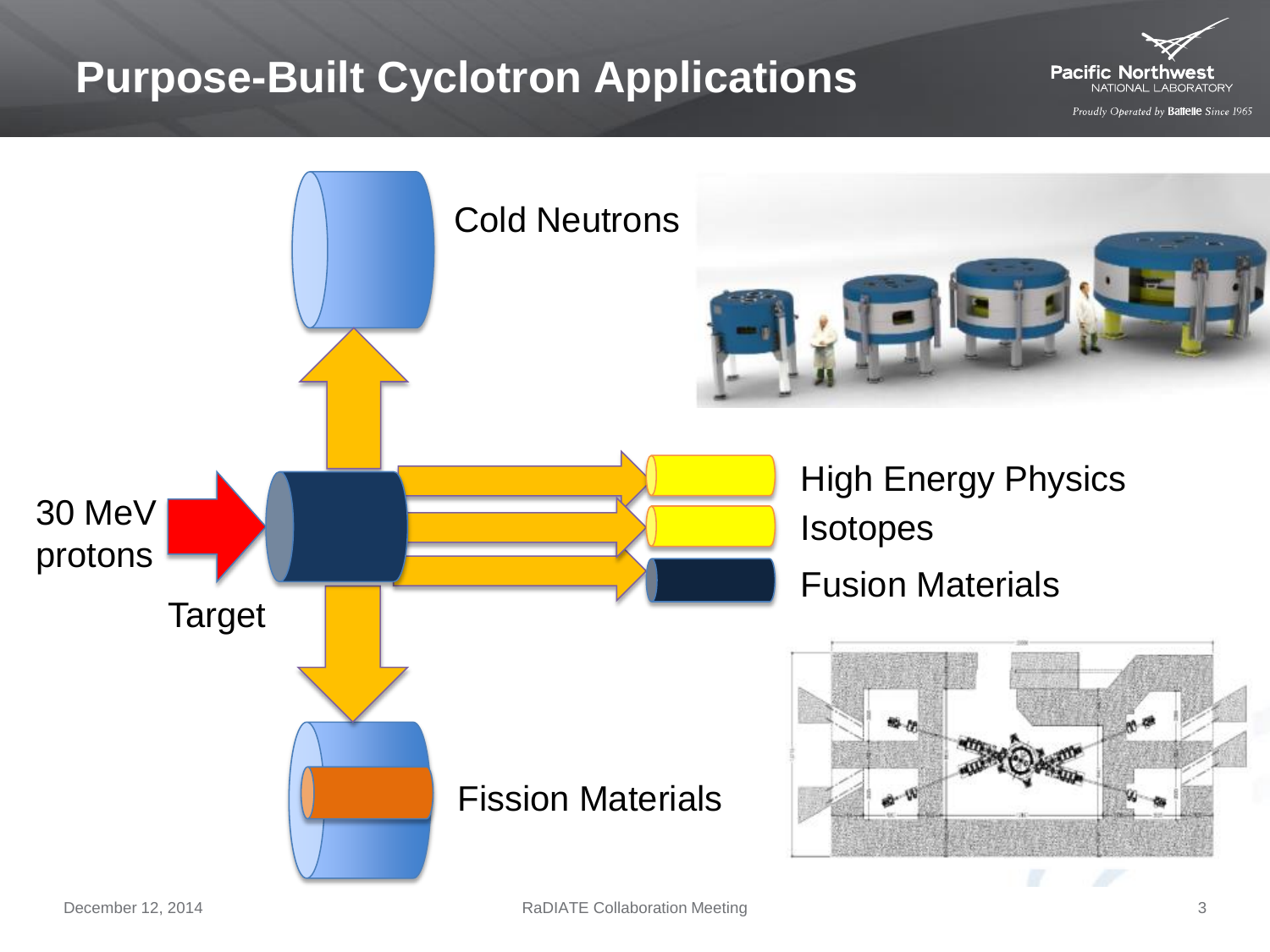## **Purpose-built Cyclotron has the potential to benefit several areas beyond HEP**



- Highest priority opportunities within the US Nuclear and Fusion energy programs are irradiation of fusion and fast reactor structural materials, where no suitable irradiation environments exist
- ▶ Enable the in-situ real-time measurements of various separate-effects phenomena in fuels or materials, which would be very valuable to the modeling and simulation technical community. Such capabilities are more feasible in an accelerator-based system than a reactor
- Integral effects testing of fast reactor fuels, including driver fuel, minor actinide burning fuel, and transmutation of spent fuel
- ▶ Enable research supporting current LWR reactor technologies such as pressure vessel embrittlement, ex-reactor components
- Support DOE Office of Nuclear Energy plus Office of Science programs
	- Materials Program Fusion Energy Sciences (FES)
	- Isotope Production Program Nuclear Physics (NP)
	- Ultra Cold Neutrons Nuclear Physics (NP)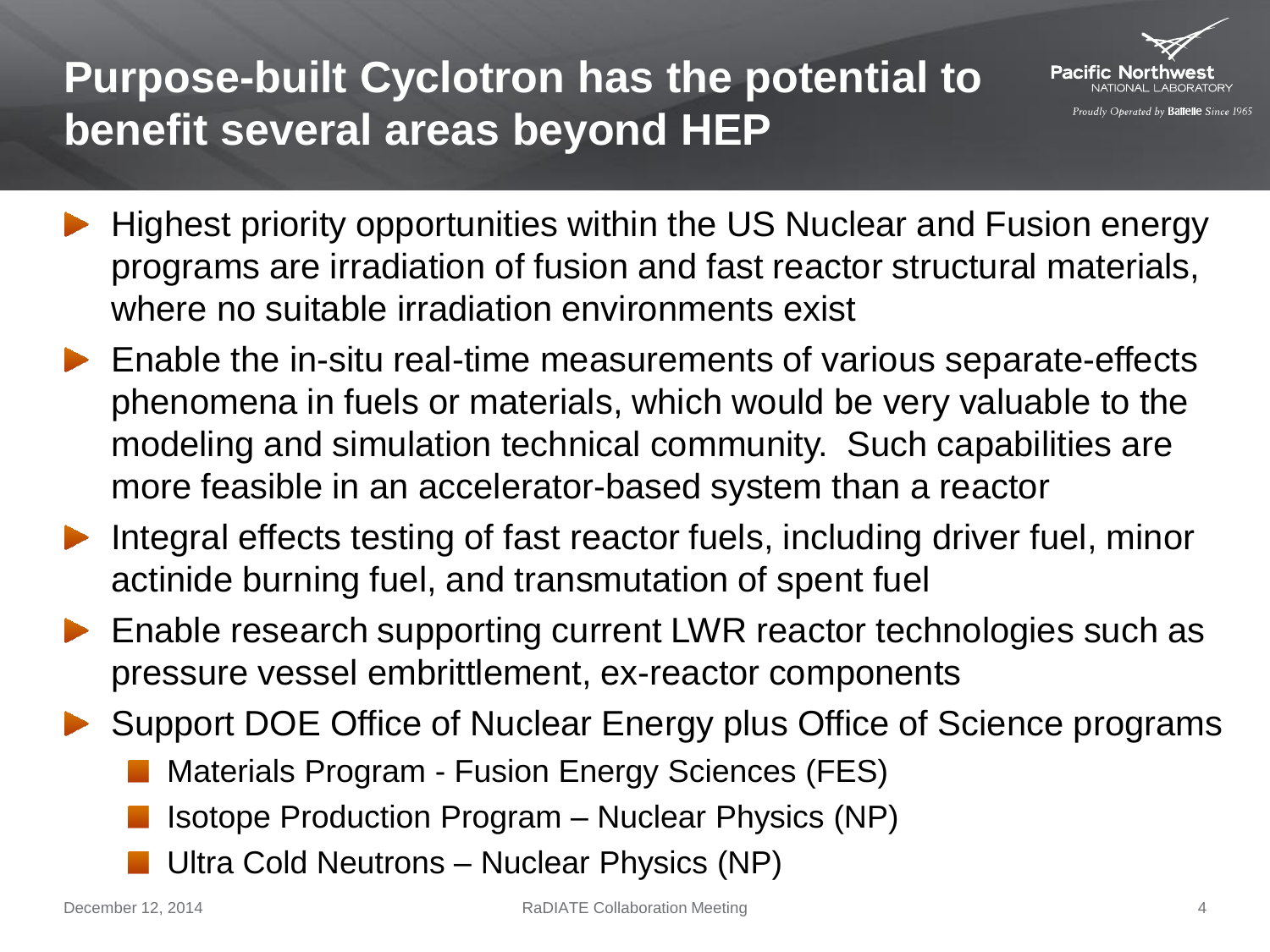# **Reactor Neutrino Anomaly Neutron Generating Target Configuration**



Proudly Operated by Battelle Since 1965





- Target generates 10<sup>14</sup> n/s
- Withstands 30 kW deposited energy
- Simulates PWR neutron spectrum at fission foil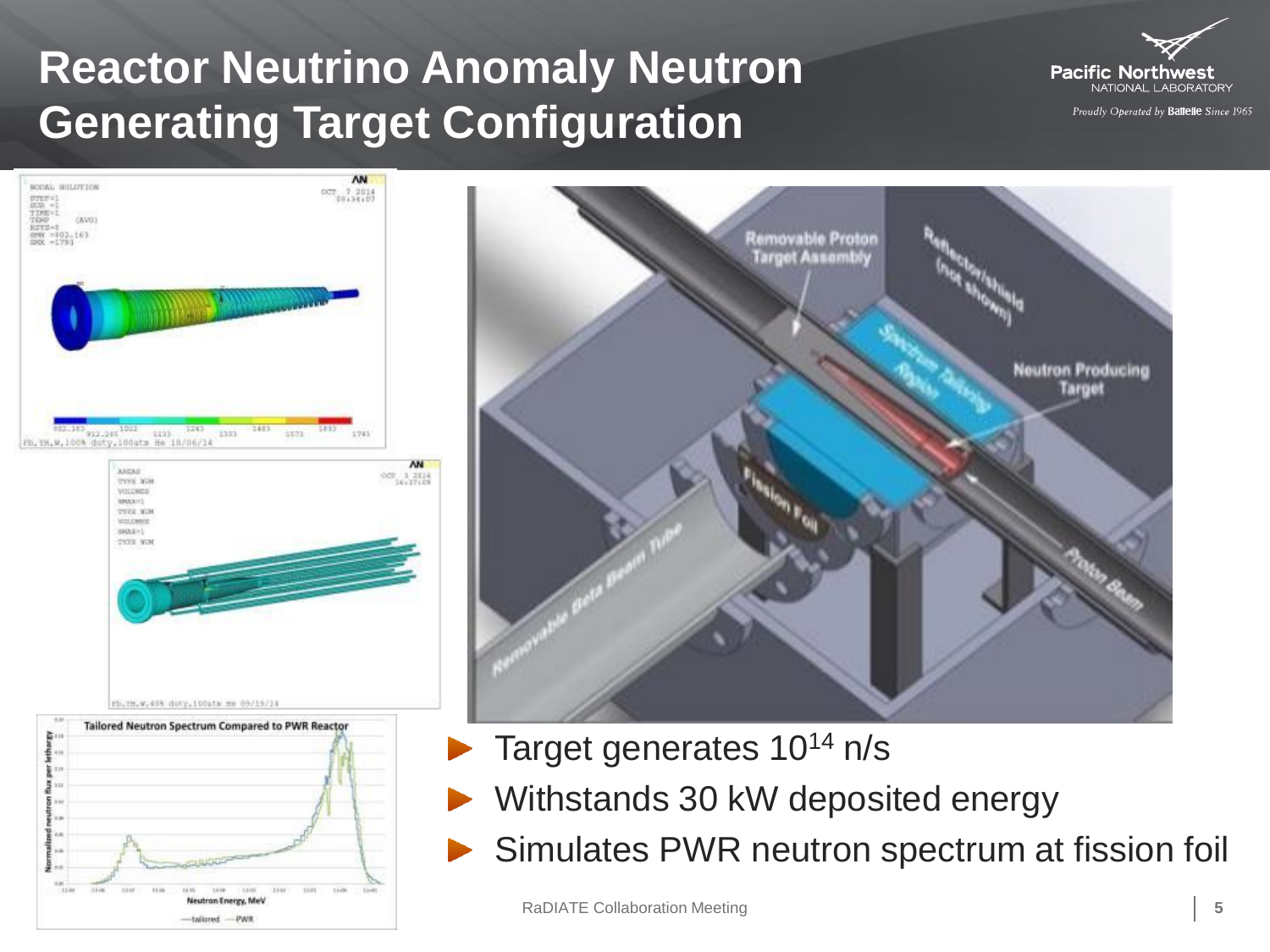# **Creating Different Neutron Spectra by Changing Moderator and Target**



Proudly Operated by Battelle Since 1965